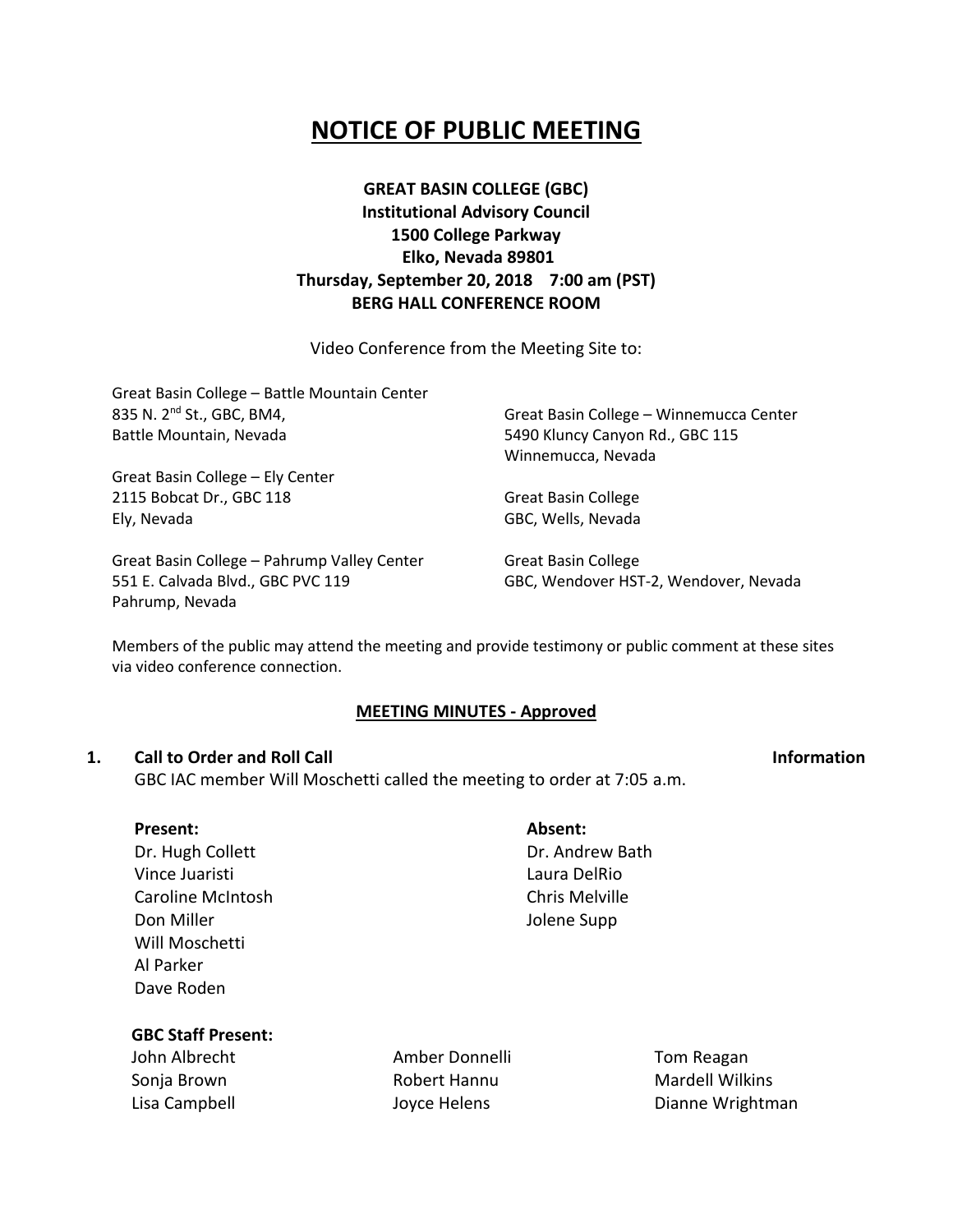### **Others Present:**

Cathy McAdoo, Regent Nate Mackinnon, Vice Chancellor for Community Colleges Don Wold, Eureka County Superintendent

**2. Public Comment** *(see foregoing notation regarding public comment)* **Information** No public comment.

### **3. Approval of Minutes Information/For Possible Action**

GBC Institutional Advisory Council reviewed the minutes of the GBC IAC meeting on May 17, 2018 and March 15, 2018.

Will Moschetti asked John Albrecht about the minutes if there is not a quorum. In times where we do not have a quorum, we cannot conduct business. If someone wants to comment as part of the record they can do so. Nate Mackinnon chimed in for the record that in order to provide a permanent record it's good to preserve the conversations for the other members who were not in attendance as well as to the other IACs and to the Community College Committee. Will reiterated again that the IACs don't have authority to do anything other than advice.

Dave Roden made a **MOTION** to approve the meeting minutes for March 15 and May 17; motion seconded by Don Miller; motion was **APPROVED**.

- **4. Membership of the GBC IAC Information/For Possible Action** The GBC IAC discussed the chair vacancy and the one-year left on the outgoing chair's term.
- **5. Board of Regents' Community College Committee Meeting and the IAC Chairs Meeting Update Information**  No update.
- **6. GBC IAC Business Matters –** *Andrew Bath* **Information** Will Moschetti asked the GBC staff to give updates:

The new Vice President for Academic Affairs, Sonja Brown, told the IAC a little bit about herself. Dr. Brown has been busy getting to know the campus community. Her vision for Academic Affairs includes many collaborations and alignment of ideas with various departments and with the Student Affairs area. She is very excited for the new Vice President for Student Affairs to start in October. Amber Donnelli will be traveling to Ely for a presentation to the hospital staff there on a pathway into our nursing program. GBC has been approved to restart the sonography program. Tom Reagan reported on a collaboration with UNR for a pathway to receive a BAS from GBC and then an MD from UNR. The BA in English is exploding right now as it can be done entirely online. GBC is exploring a BA in Early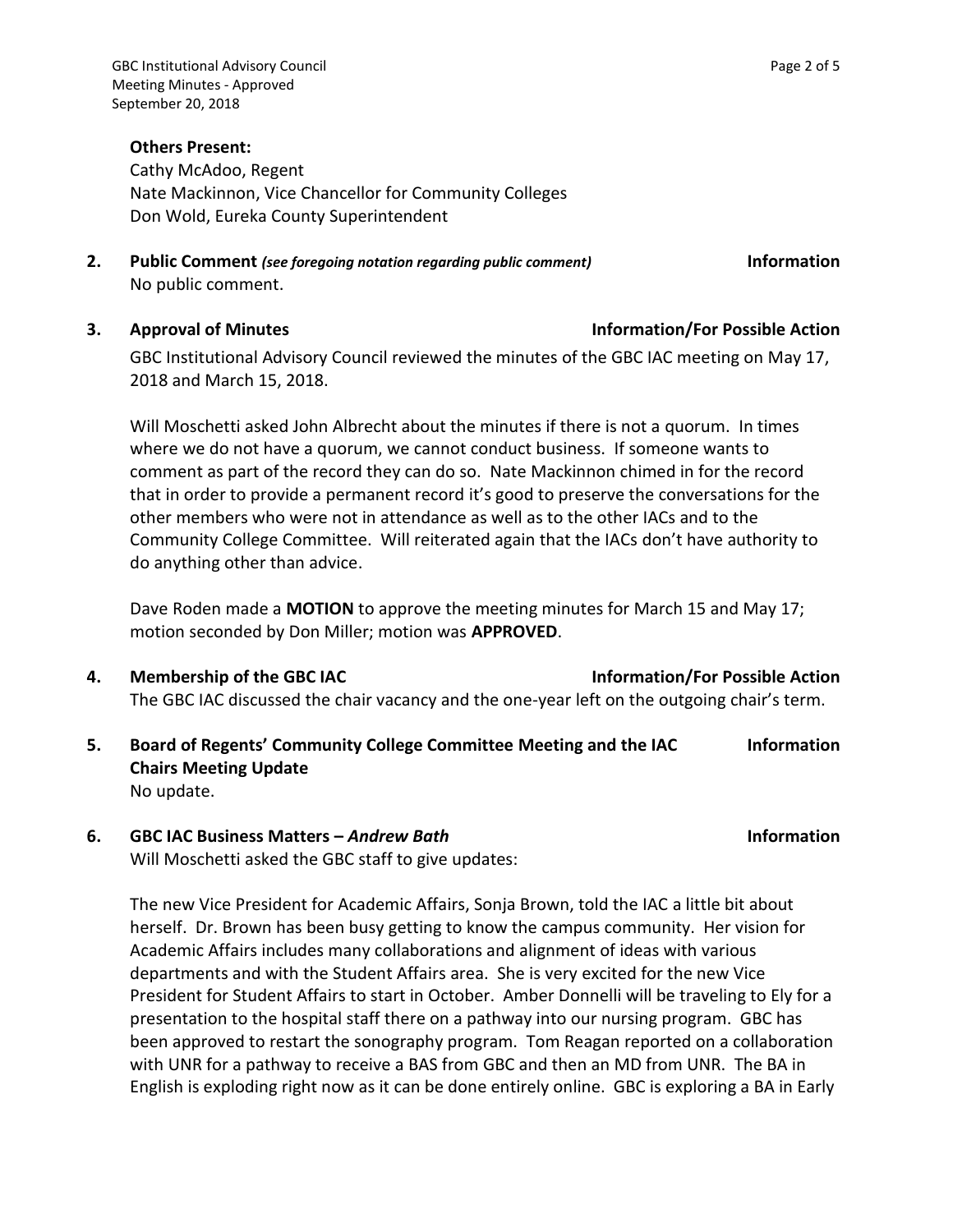Childhood Education. There is a need for private pre-k providers. Online program in that area could be a boom. Our numbers are up in every area and up 50% in dual enrollment. Caroline McIntosh requested a list of the number of dual enrollment students from each of the high schools.

Regent Cathy McAdoo reported on the free tuition for foster students who have aged out of system was passed at last Board of Regents' meeting. It was the right thing to do. The UNR School of Medicine October 4 at the Nevada Health Centers.

Vince Juaristi talked about the Digital Promise Program. Vince serves as the Finance Chair of Digital Promise. Digital Promise partnered with Verizon in 2014 to launch Verizon Innovative Learning Schools. The Program supports 100 schools, 87,000 students, and 5,600 teachers around the United States. They are taking applications now to expand this program by an additional 150 schools. The program focuses on middle schools, grades 6-8. It provides (1) tablets to all students, teachers, and administrators; (2) professional development for teachers; (3) coaches in the classroom; (4) data plans for kids and families at home; (5) technology support; and, (6) strong research and evaluation to enhance learning. Early results have been amazing, especially in mathematics and other STEM subjects.

Barrick is holding a STEM summit on October 16 for K-12 system. GBC will be represented.

- **7. Superintendents' Update Information** No report.
- **8. GBC Foundation Update –** *Matt McCarty* **Information** No report.

**9. President's Update –** *Joyce Helens* **Information**

President Joyce Helens welcomed Dr. Sonja Brown and stated the new Vice President for Student Affairs will start on October  $1<sup>st</sup>$ . She reported Lisa Frazier is retiring in October and we will be searching for her replacement. GBC is recruiting for a Director of Student Life. GBC has lost 86 full time positions over the past 10 years. There are many vacancies but no funding to fill those vacancies. GBC is determining the essential positions needed to move the college forward.

President Helens reported on the joint meeting of the GBC Foundation/GBC IAC in July. The Foundation voted to help GBC plug the hole with the new formula funding. The final number was a deficit of \$1.4 million. GBC was planning on the deficit being \$375,000 so it was quite a shock when the final numbers came in. The GBC Foundation voted unanimously to help fund the gap with a strong statement that GBC can grow out of being small, but it cannot grow out of rural. As of today, GBC has a 20% increase in FTE. We have the highest CTE enrollment in the history of the college and we have a waiting list in the student halls. We need to maintain this increase into next year as that is our funding year.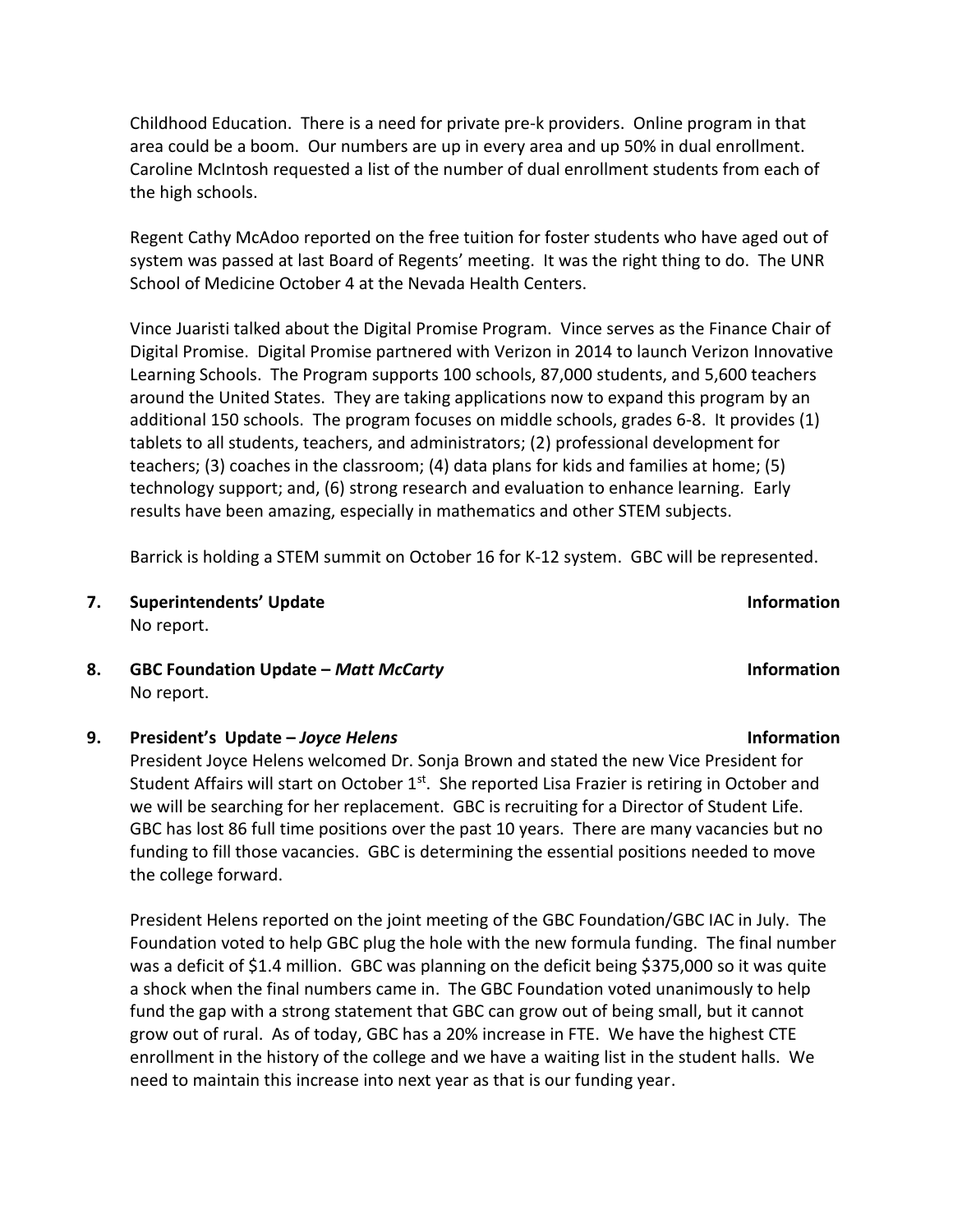GBC has a new program called the Boot Camp Credit program for Veterans anywhere in the world who can take advantage if they have successfully completed boot camp. GBC will offer 15 credits toward a degree if they have completed boot camp successfully. The Chancellor asked the other colleges to replicate the Boot Camp Credit Program. President Helens doesn't agree with replicating but rather creating a portal for military people to use to make sure that transferability is there. Do this would be acting as a system.

The MGM is the largest employer in the state, and they rolled out a program with NSHE that will fund their employees to get an online degree. This funding will be after all other programs such as grants, and scholarships have kicked in. Of course, GBC has the largest online offerings in the state so that should be a boom for us.

GBC is moving forward on an athletics program. We are preparing a presentation to the Board of Regents in November. GBC is a small residential college and not having an athletics program puts us at a disadvantage. There is a Faculty Senate Committee on Athletics which meets every other week that has been very busy preparing the data to argue our case for offering an athletics program.

GBC has been working on the workforce needs in Ely. Matt McCarty and Bret Murphy will appear before the GOED Board for the WINN scholarship. They have communicated with the mines for the support that is needed. GBC appreciates White Pine County School District because we will be using their facility for the workforce training.

GBC Foundation is still trying to facilitate the \$2 million match to the \$5 million Pennington Grant. It has been a challenge. The building will be 80% healthcare so it makes sense that everyone else is waiting to state their commitments until the hospital states what their commitment will be to the match. The hospital vote is coming up on September 25<sup>th</sup>

President Helens and Regent McAdoo will be travelling to Pahrump for their upcoming Harvest Festival. Al Parker said the number one thing to report is the major expansion of Spring Mountain Race Track. It will be the largest private racing track in the world - 17 miles when completed. The owner, John Morris plans to incorporate the race track area and some adjacent residential developments in Mountain Falls and some other lands for a new city to be called Johnstown. We are looking at him and his members to be big supporters of the college. Valley Electric is still looking at potential CEO candidates and should name a permanent CEO by the end of the year. When that happens, we will resume our conversation with Valley Electric on its support of the college.

President Helens summed everything up to collaboration being the key to our success.

Vince Juaristi was curious about the Pahrump site. He agrees about the importance of collaboration. As we extend resources, we would want the others to extend those same resources.